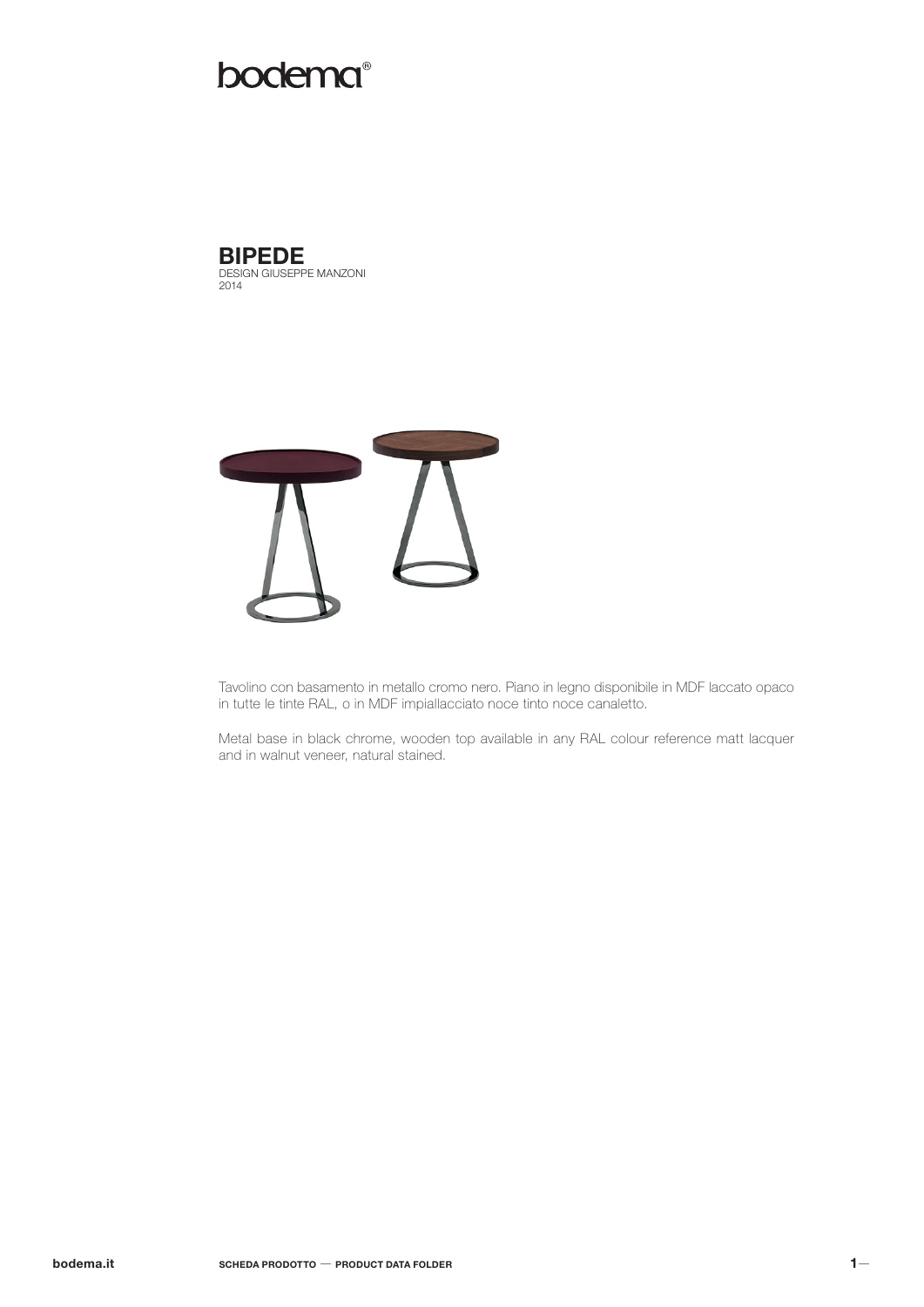BIPEDE

DESIGN GIUSEPPE MANZONI 2014

50

19 5 /8"

BIPE00 *low table*



Bodema si riserva il diritto di apportare, senza preavviso, modifiche nei materiali, nelle finiture e nei disegni dei prodotti. — Bodema reserves itself the right<br>to make changes in terms of choice of the raw materials, th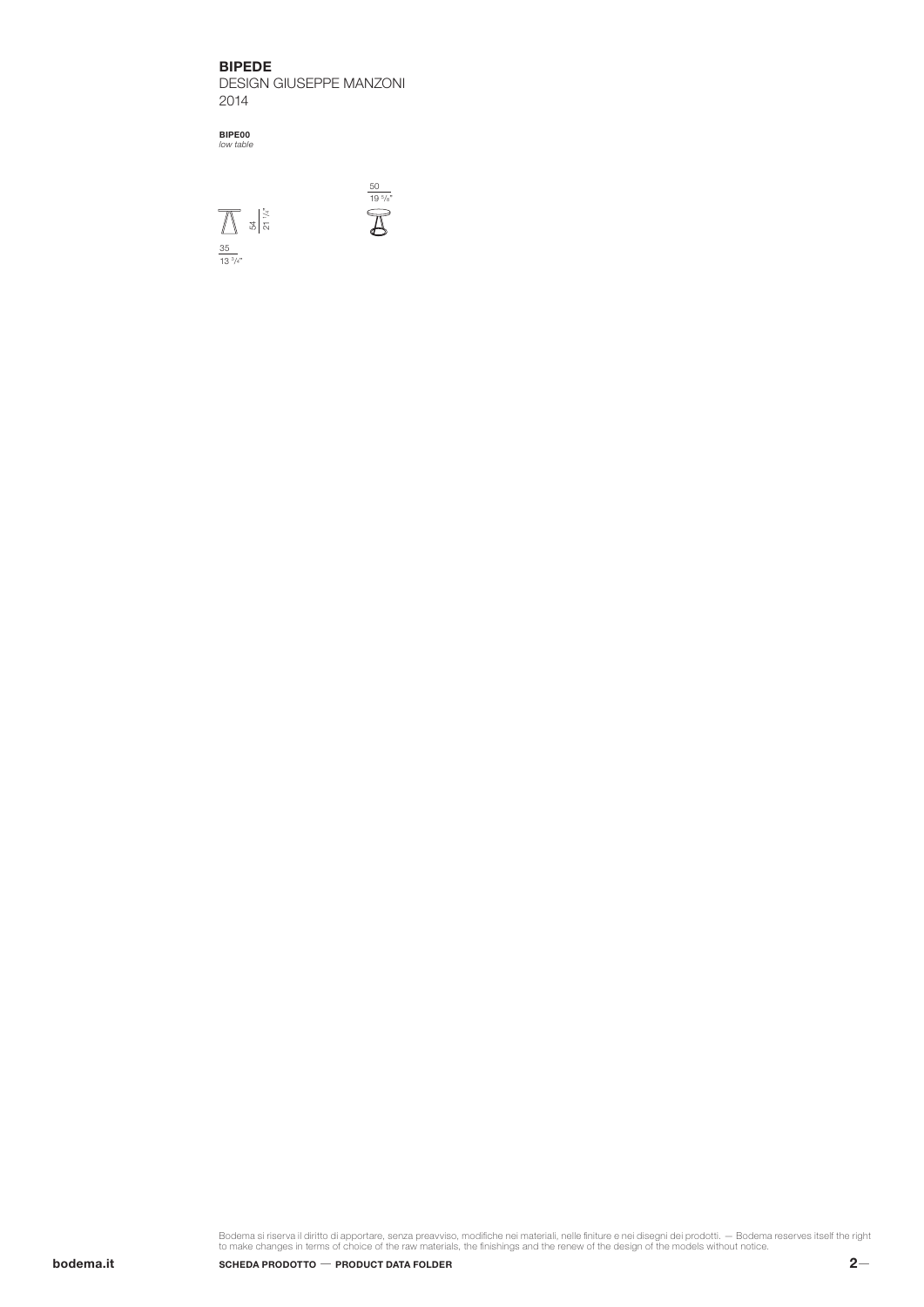# **bodema**®



**BIPEDE**<br>DESIGN GIUSEPPE MANZONI<br>2014



# **MATERIALI IMPIEGATI FINITURE**

1 PIANO MDF laccato finitura Opaco Goffrato MDF impiallacciato Noce Canaletto 2 BASAMENTO Metallo cromo nero

### **MATERIALS USED FINISHES**

1 TOP Lacquered MDF Matt finish Canaletto walnut veneer 2 BASE Black chrome metal base